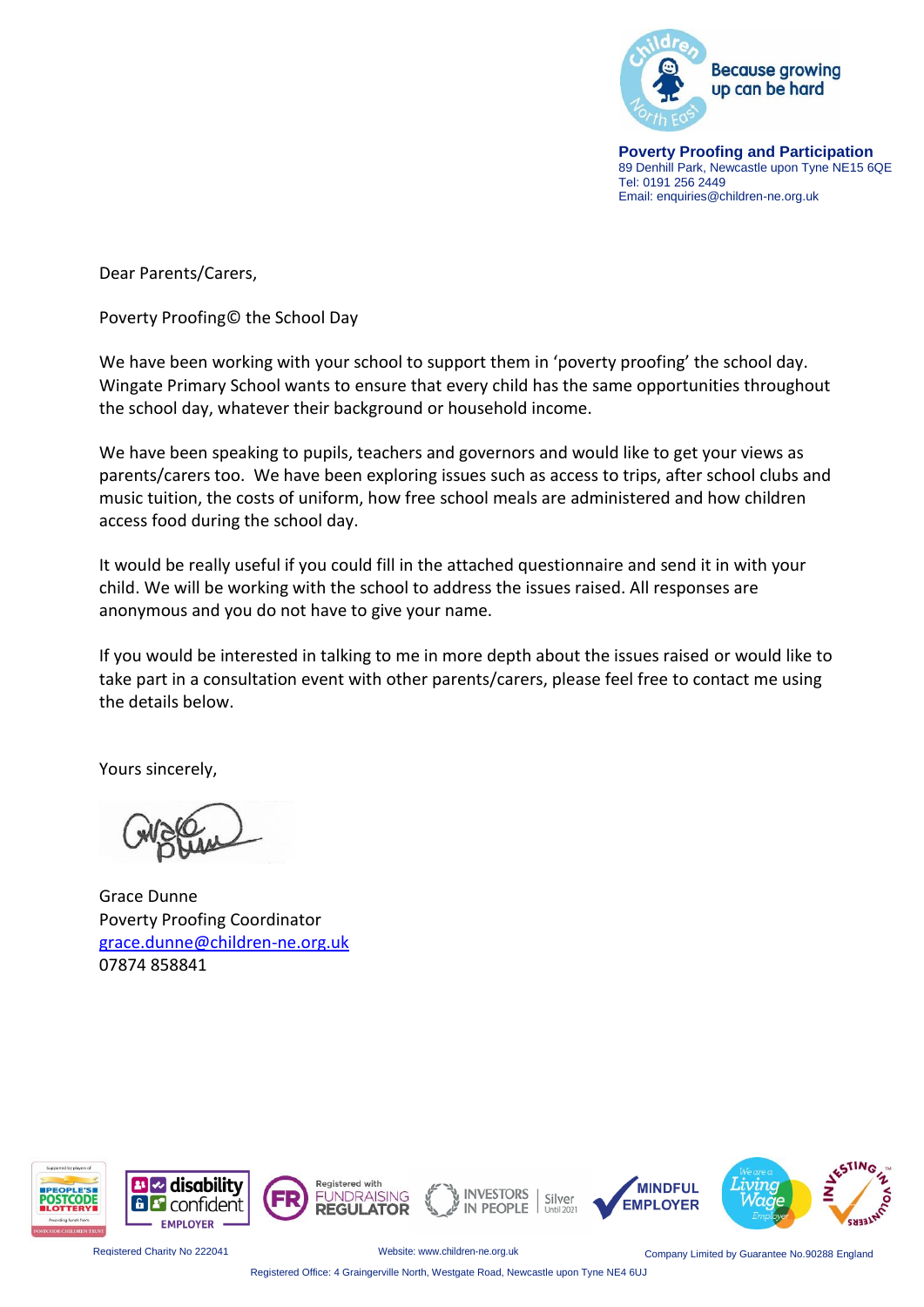

1) Which year group is your child / children in? (Please tick all that apply)

| Nursery $\Box$ Reception $\Box$ Year 1 $\Box$ Year 2 $\Box$ Year 3 $\Box$ Year 4 $\Box$ Year 5 $\Box$ Year 6 $\Box$ |  |  |  |  |  |
|---------------------------------------------------------------------------------------------------------------------|--|--|--|--|--|
|---------------------------------------------------------------------------------------------------------------------|--|--|--|--|--|

2) Are any of your children entitled to Free School Meals (when not free for all pupils after Year 2)?

 $Yes \square No \square$ 

3) How often does your school ask for money?

| Weekly $\Box$ Monthly $\Box$ Half Termly $\Box$ Termly $\Box$ Annually $\Box$ Never $\Box$ |  |  |  |  |
|--------------------------------------------------------------------------------------------|--|--|--|--|
|--------------------------------------------------------------------------------------------|--|--|--|--|

4) What are you required to buy or pay for as part of your child's school day? (Please tick all that apply)

|    | <b>Clubs &amp; Activities</b>                                                                                           | <b>Trips</b>                                                                    |  | Charity / Fundraising                                                                |  |  |
|----|-------------------------------------------------------------------------------------------------------------------------|---------------------------------------------------------------------------------|--|--------------------------------------------------------------------------------------|--|--|
|    | Learning resources<br>(e.g. stationery, revision guides,<br>art materials etc)                                          | Fun events<br>(e.g. discos, celebrations, fairs)                                |  | Food<br>(other than main lunch)                                                      |  |  |
|    | 5) If there are other optional costs, please note them here:                                                            |                                                                                 |  |                                                                                      |  |  |
| 6) | Have you ever struggled with school-associated costs?<br>Yes $\Box$ No $\Box$                                           |                                                                                 |  |                                                                                      |  |  |
|    | Please explain:                                                                                                         |                                                                                 |  |                                                                                      |  |  |
|    |                                                                                                                         |                                                                                 |  |                                                                                      |  |  |
|    |                                                                                                                         | 7) 'I think the costs the school expects parents/carers to pay are reasonable.' |  |                                                                                      |  |  |
|    | Strongly $\Box$ Disagree $\Box$ Neither Agree nor Disagree $\Box$ Agree $\Box$ Strongly Agree $\Box$<br><b>Disagree</b> |                                                                                 |  |                                                                                      |  |  |
|    | Please explain:                                                                                                         |                                                                                 |  |                                                                                      |  |  |
|    |                                                                                                                         |                                                                                 |  |                                                                                      |  |  |
|    | 8) 'I think the school gives enough notice when they ask for money.'                                                    |                                                                                 |  |                                                                                      |  |  |
|    | Strongly $\Box$<br><b>Disagree</b>                                                                                      |                                                                                 |  | Disagree $\Box$ Neither Agree nor Disagree $\Box$ Agree $\Box$ Strongly Agree $\Box$ |  |  |

...........................................................................................................................................................................................................

...........................................................................................................................................................................................................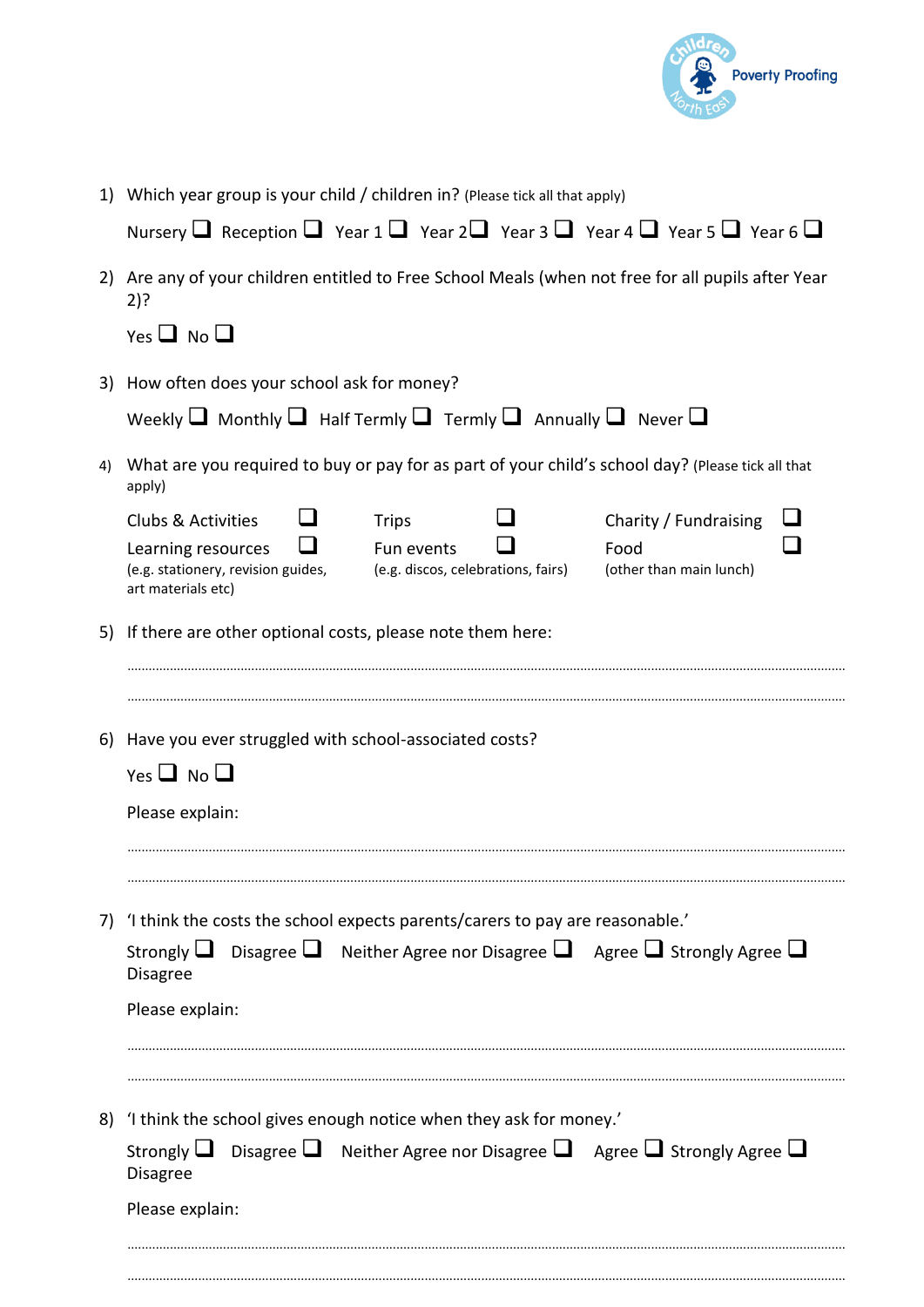

| 9) Do you think school meals provide good value for money?                                                                                                                                |
|-------------------------------------------------------------------------------------------------------------------------------------------------------------------------------------------|
| Always $\Box$ Usually $\Box$ Sometimes $\Box$ Rarely $\Box$ Never $\Box$                                                                                                                  |
| 10) If your child/ren bring in a packed lunch, why do they not have school dinner?                                                                                                        |
| The cost $\Box$ Not enough food $\Box$ Child does not like food on offer $\Box$<br>Other                                                                                                  |
| 11) If your child/ren does not attend Breakfast Club, why is this?                                                                                                                        |
| Not required $\Box$<br>My child does attend Breakfast Club $\Box$<br>The cost $\Box$<br>Not enough food $\Box$<br>Child does not like food on offer $\Box$<br>Other                       |
| 12) Does the school have a good understanding of financial problems families can face?<br>A great deal $\Box$ A lot $\Box$ A moderate amount $\Box$ A little $\Box$<br>None at all $\Box$ |
| 13) Does the school provide good support for pupils and families who are having financial<br>problems?<br>Always $\Box$ Usually $\Box$ Sometimes $\Box$ Rarely $\Box$ Never $\Box$        |
| 14) If you needed support with financial problems, how comfortable would you feel approaching<br>the school for help?                                                                     |
| Very $\Box$<br>Neither comfortable $\Box$<br>Quite $\Box$<br>Ouite $\Box$<br>$V$ ery $\Box$<br>comfortable comfortable nor uncomfortable<br>uncomfortable<br>uncomfortable                |
| 15) Do you know who you could contact at school if you were having difficulties affording items or<br>activities that the school has asked payment for?<br>Yes $\Box$ No $\Box$           |
| 16) Is there support available at school to help pay for any items, events or activities (e.g. uniform,<br>school lunches, trips and fun events, materials for learning)                  |
| Always $\Box$ Usually $\Box$ Sometimes $\Box$ Rarely $\Box$ Never $\Box$ Don't Know $\Box$                                                                                                |
| 17) Does the school refer parents/carers to additional sources of support outside of school?<br>Yes $\Box$ No $\Box$ Don't Know $\Box$                                                    |
| 18) Is the school a welcoming place for pupils and their families, however much money they have?                                                                                          |
| Always $\Box$ Usually $\Box$ Sometimes $\Box$ Rarely $\Box$<br>Never $\Box$                                                                                                               |